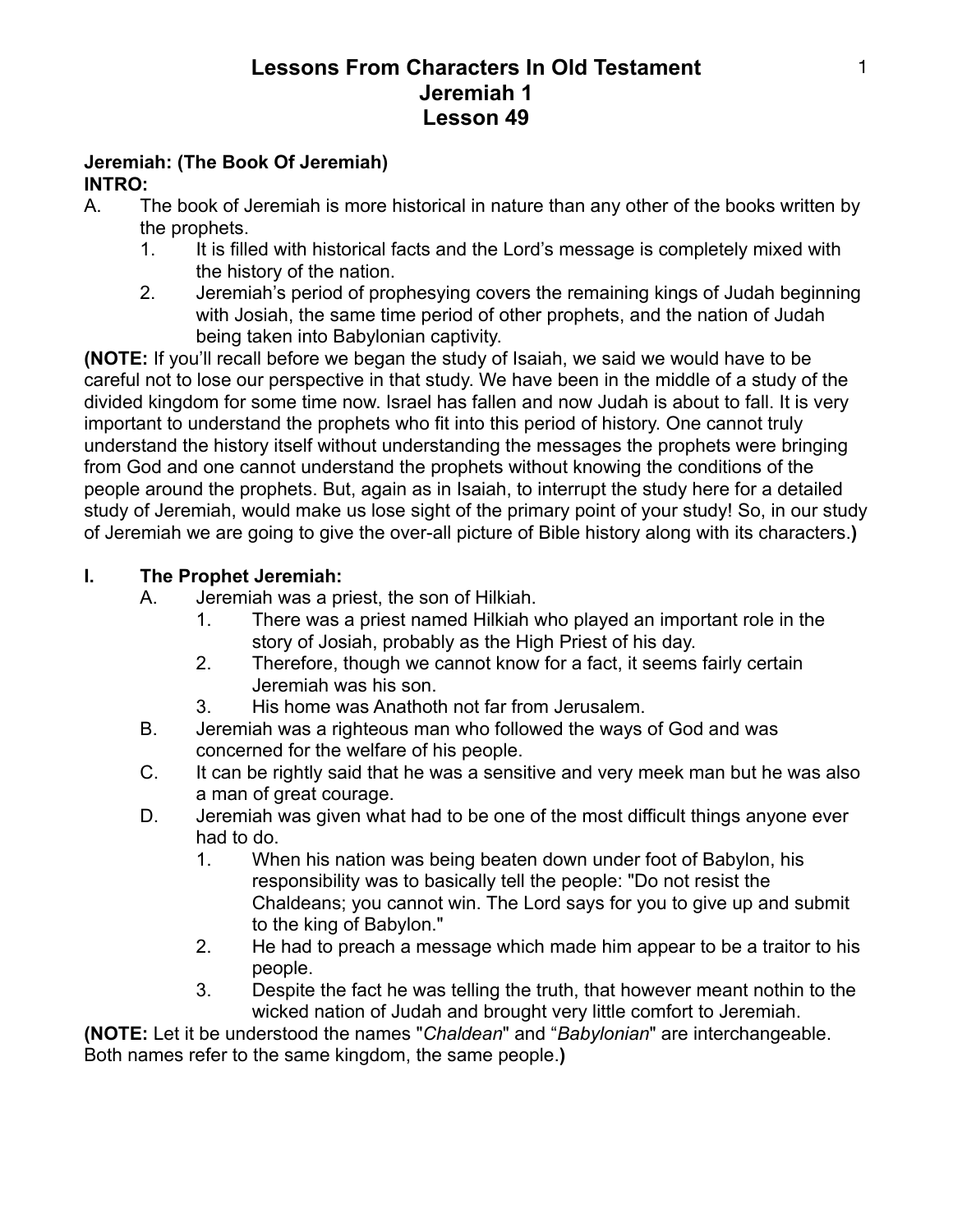#### **II. Outline of Jeremiah:**

- A. Prophecies regarding Judah and the kingdom of God (chapters 1-45):
	- 1. The prophet's call (chapter 1)
	- 2. Condemnation of Judah and Jerusalem (chapters 2-29)
		- a. Teaching and visions regarding Judah and Jerusalem (chapters 2-20)
		- b. Charges against the rulers (chapters 21-24)
		- c. Sentence described (chapters 25-29)
	- 3. Promise of restoration (chapters 30-33)
	- 4. Judgment inflicted (chapters 34-45)
		- a. Last years of the kingdom (chapters 34-38)
		- b. Destruction of Jerusalem (chapter 39)
		- c. Wretched remnant (chapters 40-45)
- B. Judgment against the nations (chapters 46-51)
	- 1. Egypt (chapter 46)
	- 2. Philistines (chapter 47)
	- 3. Moab (chapter 48)
	- 4. Ammon (49:1-6)
	- 5. Edom (49:7-22)
	- 6. Damascus (49:23-27)
	- 7. Kedar and Razor ( 49:28-33)
	- 8. Elam (49:34-39)
	- 9. Babylon (chapters 50-51)
- C. Captivity of Judah (chapter 52)

## **III. Summary of Jeremiah 1-20:**

- A. The Prophet's Call (**Chapter 1**):
	- 1. Jeremiah is called to preach in the 13th year of Josiah.
	- 2. Before Jeremiah was born, God said: (**v. 5**)
		- a. Jeremiah said, "*Behold, I cannot speak, for I am a youth*." (**v. 6**)
		- b. The Lord replied, (**vs. 7-8**)
		- c. The Lord put forth His hand and touched Jeremiah's mouth, and said, (**Vs. 9-10**)
	- 3. The Lord asked Jeremiah: "*What do you see?*" and Jeremiah answered, "*I see a branch of an almond tree*." (v**. 11**)
		- a. Then the Lord said, "*You have seen well, for I am ready to perform My word*." (**v. 12**)
	- 4. A second time the Lord said, "*What do you see?*" and Jeremiah said, "*I see a boiling pot, and it is facing away from the north*." (**v.13**) a. **Jer. 1:14**
	- 5. Also God told Jeremiah, **(vs. 17-19)**
- B. Israel Forsook God, As A Bride Her Husband (**Chapter 2**):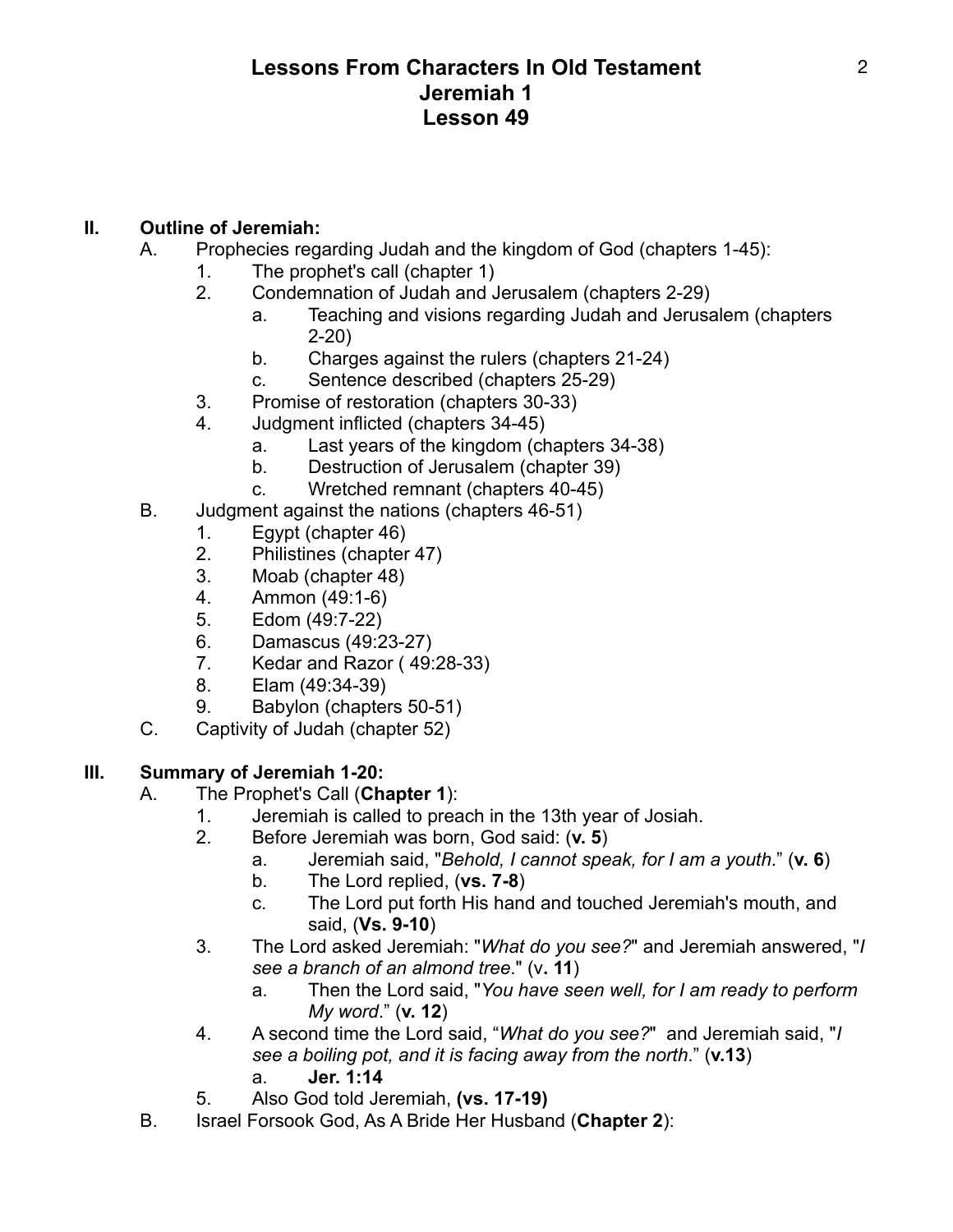- 1. Although kind and loving when Israel first entered the promised land, she has forsaken the Lord and gone after other gods.
- 2. Its own "*backslidings*" will be her downfall.
	- a. From "*a seed of highest quality*", Israel has become "*the degenerate plant of an alien vine*".
	- b. She says a tree, "*You are my father*", and to a stone, "*You gave me birth*".
	- c. Yet, in all of this Israel sinfully presumes "*I am innocent*" and "*I have not sinned*".
- C. Israel Is Compared To An Adulterous Wife. (**Chapter 3**).
	- 1. In the days of Josiah, the Lord complains about the high places in Judah, and reminded them about how Israel was punished because of her having "*committed adultery with stones and trees*". (**v. 9**)
	- 2. Judah, who would not learn her lesson from Israel in regards to idolatry in all its forms, played the harlot also and turned to the Lord only in hypocrisy.
	- 3. And now the charge is leveled: (**v. 11**)
	- 4. Jeremiah appeals for them to acknowledge their transgressions and be restored.
	- 5. The Lord calls upon Judah to return.
		- a. He would give them shepherds who would lead them right.
		- b. Jerusalem would be called the throne of Jehovah.
		- c. Judah would walk with Israel from the north, and return to the land God gave their fathers for an inheritance.
	- 6. Judah had dealt treacherously with Him.
		- a. Jeremiah voices his confession for the people but, unfortunately, it was the voice of just one man!
- D. Threat of Overwhelming Punishment If Judah Does Not Repent (**Chapter 4**):
	- 1. The Lord appeals to the men of Judah and Jerusalem to circumcise their hearts.
	- 2. Mourn and repent an evil is coming from the north.
		- a. (**v. 7**)
	- 3. The Lord created the universe and is still the One in control!

# E. (**Chapter 5:1**)

1. Jeremiah found no one who obeyed God.

**(NOTE:** Do you remember only ten righteous souls could have saved Sodom and Gomorrah from destruction (**Gen. 18:16-32**)? But the ten could not be found. Now, God is asking for only one - and Jeremiah cannot find that one - whether among the common people or among the great.**)**

- 2. Judah's inquities are recounted. It will be destroyed by a strange nation whose tongue is unknown. The Lord will not protect it.
- 3. (**v. 31**)
- F. The Siege of Jerusalem Is Predicted. (**Chapter 6**)
	- 1.The enemy will "*thoroughly glean*" Judah.
	- 2. (**v. 15**)